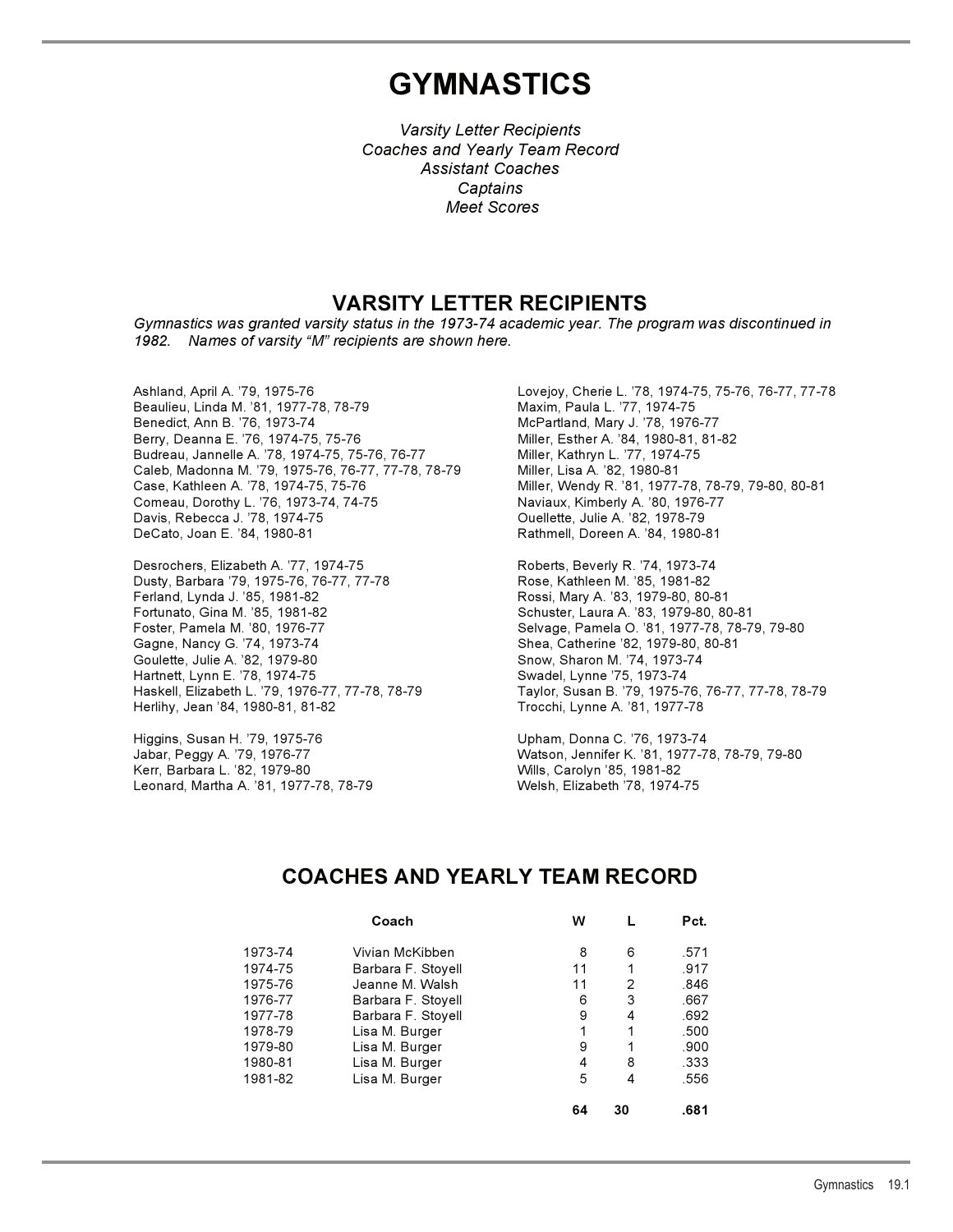## **ASSISTANT COACHES**

Elsa Fletcher (1975-76) Sarah Lawrence (1975-76) Brian Otterson (1977-80)

### **CAPTAINS**

Berry, Deanna E. (1975-76, 76-77) Miller, Esther A. (1981-82) Comeau, Dorothy (1974-75) Miller, Wendy R. (1979-80, 80-81) Haskell, Elizabeth L. (1978-79) Swadel, Lynne (1973-74)

Selvage, Pamela D. (1979-80) Taylor, Susan B. (1978-79)



#### **1975–76 BLACK BEAR GYMNASTS**

**Front Row, left to right: Kathleen Case, April Ashland, Cherie Lovejoy, Susan Higgins, Donna Caleb and Coach Jeanne Walsh. Second Row, left to right: Susan Taylor, Jannelle Budreau, and Barbara Dusty. Back: Capt. Deanna Berry.**



#### **1977–78 BLACK BEAR GYMNASTS**

**Front Row, left to right: Cherie Lovejoy, Elizabeth Haskell, Capt. Barbara Dusty, and Susan Taylor. Second Row, left to right: Wendy Miller, Pamela Selvage, Jennifer Watson, Linda Beaulieu, Martha Leonard, and Lynne Trocchi. Back Row: Asst. Coach Brian Otterson and Coach Barbara Stoyell.**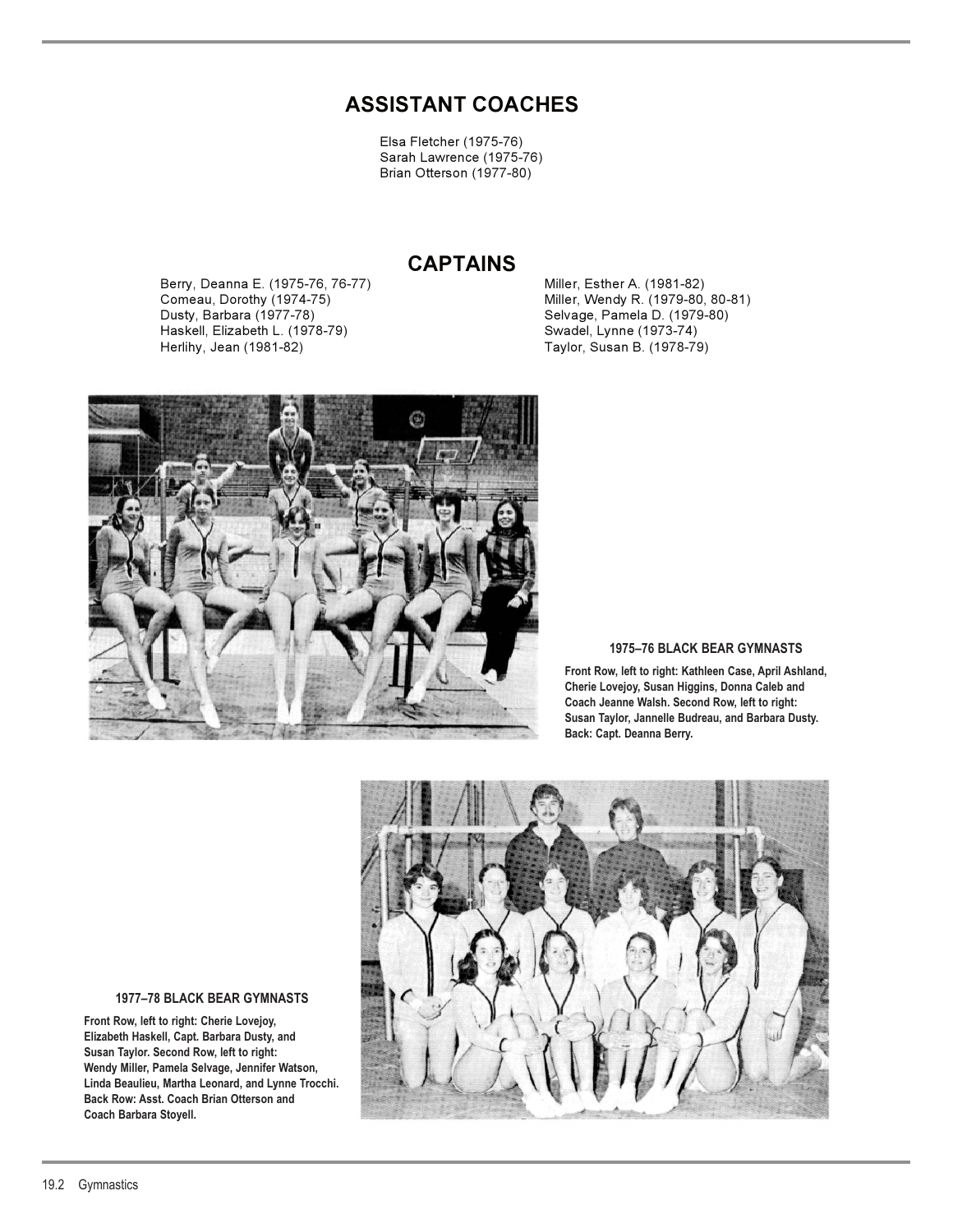## **YEAR-BY-YEAR MEET SCORES**

|             | 1973-74 (8-6)          |        |             | 1977-78 (cont.)                                                       |        |
|-------------|------------------------|--------|-------------|-----------------------------------------------------------------------|--------|
|             | 35.40 Colby            | 31.60  | 103.10 UMPI |                                                                       | 76.70  |
| 35.40 UMF   |                        | 16.75  | 103.10 UMF  |                                                                       | 82.75  |
|             | 38.75 Colby            | 41.20  |             | 114.40 New Hampshire                                                  | 125.20 |
| 38.75 UMF   |                        | 20.90  |             | 114.40 Vermont                                                        | 120.30 |
|             | 38.75 Bowdoin          | 13.30  |             | 114.40 Keene State                                                    | 118.05 |
|             | 34.77 Colby            | 38.62  |             |                                                                       |        |
| 34.77 UMPI  |                        | 37.49  |             |                                                                       |        |
| 34.77 UMF   |                        | L      |             | 1978-79 (9-1)                                                         |        |
|             | 34.77 Nasson           | L      |             | 105.10 Vermont                                                        | 104.85 |
|             | 34.77 Bowdoin          | L      |             | 96.15 Boston State                                                    | 85.70  |
| 40.30 UMPI  |                        | 51.30  | 96.15 MIT   |                                                                       | 59.90  |
| 40.30 UMF   |                        | W      | 96.15 UMF   |                                                                       | 47.70  |
|             | 40.30 Bowdoin          | L      |             | 96.15 UMPI                                                            | 19.50  |
| 40.30 Colby |                        | 44.30  |             | 109.50 Salem State                                                    | 106.50 |
|             |                        |        | 109.50 UMF  |                                                                       | 65.10  |
|             | 1974-75 (11-1)         |        |             | 99.05 Vermont                                                         | 113.60 |
| 65.50 UMPI  |                        | 56.85  |             | 99.05 Westfield State                                                 | 93.05  |
| 65.50 Colby |                        | 49.65  |             | 101.25 Rhode Island Col.                                              | 92.45  |
| 65.50 UMF   |                        | 47.25  |             |                                                                       |        |
| L.          | <b>UMPI</b>            | W      |             |                                                                       |        |
| W           | <b>UMF</b>             | L      |             | 1980-81 (5-7)                                                         |        |
| W           | <b>Bowdoin</b>         | L      | 95.75 UMF   |                                                                       | 59.60  |
| W           | <b>UMPI</b>            | L.     |             | 95.75 UMPI                                                            | 23.65  |
| W           | <b>UMF</b>             | L      | 98.70 UMF   |                                                                       | 76.00  |
| W           | Colby                  | L      | 98.70 UMPI  |                                                                       | 23.85  |
| W           | <b>UMPI</b>            | L      |             | 94.05 Vermont                                                         | 102.35 |
| W           | <b>UMF</b>             | L.     |             | 99.70 Rhode Island                                                    | 122.10 |
| W           | So. Maine              | L      |             | 95.80 Salem State                                                     | 108.60 |
|             |                        |        |             | 95.80 Westfield State                                                 | 95.70  |
|             | 1975-76 (11-2)         |        |             | 98.70 Bridgeport                                                      | 112.75 |
|             | 64.80 Brown            | 40.60  |             | 98.70 Nassau CC                                                       | 119.10 |
| 64.80 UMPI  |                        | 47.45  |             | 95.80 Connecticut                                                     | 114.05 |
|             | 59.05 Keene State      | 70.60  |             | 95.80 Bridgewater State 112.75                                        |        |
|             | 59.05 Vermont          | 79.00  |             |                                                                       |        |
|             | 59.05 Salem State      | 59.00  |             |                                                                       |        |
| 62.20 UMF   |                        | 43.50  |             | 1981-82 (5-4)                                                         |        |
|             | 68.80 Colby            | 28.45  |             | 106.70 Dartmouth                                                      | 79.30  |
| 68.55 UMPI  |                        | 44.10  |             | 106.70 Salem State                                                    | 89.55  |
| 69.25 UMF   |                        | 53.40  |             | 118.45 Vermont                                                        | 115.10 |
| 72.15 UMPI  |                        | 49.95  |             | 88.95 Keene State                                                     | 120.50 |
| 80.60 UMF   |                        | 68.75  |             | 88.95 Connecticut Col.                                                | 114.45 |
| 80.60 UMPI  |                        | 57.10  | 88.95 UMF   |                                                                       | 86.30  |
| 80.60 Colby |                        | 52.65  |             | 119.10 Bridgeport                                                     | 123.45 |
|             |                        |        |             | 105.95 Connecticut                                                    | 131.00 |
|             | 1976-77 (6-3)          |        | 110.10 UMF  |                                                                       | 94.60  |
|             | 77.65 Keene State      | 78.35  |             |                                                                       |        |
|             | 77.65 Rhode Island     | 80.15  |             |                                                                       |        |
| 77.65 UMF   |                        | 53.95  |             | <b>E.A.I.A.W.</b>                                                     |        |
|             | 102.75 Plymouth State  | 87.45  |             | Gina Fortunato, in the 1981-82                                        |        |
|             | 102.75 Westfield State | 77.85  |             | season, became the first and only                                     |        |
|             | 102.75 Salem State     |        |             |                                                                       |        |
| W           | <b>UMPI</b>            | 105.75 |             | UM gymnast to qualify for the<br>Eastern Association of Intercollegia |        |
| W           | <b>Bates</b>           | L<br>L |             | Athletics for Women regionals. He                                     |        |
| W           |                        | L      |             |                                                                       |        |
|             | UMF                    |        |             | selection was based on performan                                      |        |
|             |                        |        |             | during the regular season.                                            |        |
|             | 1977-78 (9-4)          |        |             |                                                                       |        |
| 102.65 UMPI |                        | 67.15  |             |                                                                       |        |
| 102.65 UMF  | 102.65 Norwich         | 65.80  |             |                                                                       |        |
|             | 102.25 Rhode Island    | 43.65  |             |                                                                       |        |
|             |                        | 113.85 |             |                                                                       |        |
|             | 102.25 Albany          | 99.15  |             |                                                                       |        |
|             | 107.55 Plymouth State  | 93.20  |             |                                                                       |        |
|             | 107.55 Dartmouth       | 89.65  |             |                                                                       |        |
| 107.55 UMF  |                        | 61.70  |             |                                                                       |        |

| 1973-74 (8-6) |               |       | 1977-78 (cont.) |                      |        |
|---------------|---------------|-------|-----------------|----------------------|--------|
| 35.40 Colby   |               | 31.60 | 103.10 UMPI     |                      | 76.70  |
| 35.40 UMF     |               | 16.75 | 103.10 UMF      |                      | 8275   |
| 38.75 Colby   |               | 41 20 |                 | 114.40 New Hampshire | 125 20 |
| 38.75 UMF     |               | 20.90 |                 | 114.40 Vermont       | 120.30 |
|               | 38.75 Bowdoin | 13 30 |                 | 114.40 Keene State   | 118.05 |

#### 34.77 UMF L **1978-79 (9-1)**

|                |             | 34.77 Nasson  |       |               | 105.10 Vermont           | 104.85 |
|----------------|-------------|---------------|-------|---------------|--------------------------|--------|
|                |             | 34.77 Bowdoin |       |               | 96.15 Boston State       | 85.70  |
|                | 40.30 UMPI  |               | 51.30 | 96.15 MIT     |                          | 59.90  |
|                | 40.30 UMF   |               | W     | 96.15 UMF     |                          | 47.70  |
|                |             | 40.30 Bowdoin |       |               | 96.15 UMPI               | 19.50  |
|                | 40.30 Colby |               | 44.30 |               | 109.50 Salem State       | 106.50 |
|                |             |               |       | 109.50 UMF    |                          | 65.10  |
| 1974-75 (11-1) |             |               |       | 99.05 Vermont | 113.60                   |        |
|                | 65.50 UMPI  |               | 56.85 |               | 99.05 Westfield State    | 93.05  |
|                | 65.50 Colby |               | 49.65 |               | 101.25 Rhode Island Col. | 92.45  |

### W UMF L **1980-81 (5-7)**

|                | w          | Bowdoin           |       | 95.75 UMF        |                                | 59.60  |
|----------------|------------|-------------------|-------|------------------|--------------------------------|--------|
|                | W          | <b>UMPI</b>       |       | 95.75 UMPI       |                                | 23.65  |
|                | W          | <b>UMF</b>        |       | 98.70 UMF        |                                | 76.00  |
|                | W          | Colby             |       |                  | 98.70 UMPI                     | 23.85  |
|                | W          | <b>UMPI</b>       |       |                  | 94.05 Vermont                  | 102.35 |
|                | W          | <b>UMF</b>        |       |                  | 99.70 Rhode Island             | 122.10 |
|                | W          | So. Maine         |       |                  | 95.80 Salem State              | 108.60 |
|                |            |                   |       |                  | 95.80 Westfield State          | 95.70  |
| 1975-76 (11-2) |            |                   |       | 98.70 Bridgeport | 112.75                         |        |
|                |            | 64.80 Brown       | 40.60 |                  | 98.70 Nassau CC                | 119.10 |
|                | 64.80 UMPI |                   | 47.45 |                  | 95.80 Connecticut              | 114.05 |
|                |            | 59.05 Keene State | 70.60 |                  | 95.80 Bridgewater State 112.75 |        |

### 62.20 UMF 43.50 **1981-82 (5-4)**

| 68.80 Colby |               | 28.45 |            | 106.70 Dartmouth       | 79.30  |
|-------------|---------------|-------|------------|------------------------|--------|
| 68.55 UMPI  |               | 44.10 |            | 106.70 Salem State     | 89.55  |
| 69.25 UMF   |               | 53.40 |            | 118.45 Vermont         | 115.10 |
| 72.15 UMPI  |               | 49.95 |            | 88.95 Keene State      | 120.50 |
| 80.60 UMF   |               | 68.75 |            | 88.95 Connecticut Col. | 114.45 |
| 80.60 UMPI  |               | 57.10 | 88.95 UMF  |                        | 86.30  |
| 80.60 Colby |               | 52.65 |            | 119.10 Bridgeport      | 123.45 |
|             |               |       |            | 105.95 Connecticut     | 131.00 |
|             | 1976-77 (6-3) |       | 110.10 UMF |                        | 94.60  |

### 77.65 UMF 53.95 **E.A.I.A.W.**

Gina Fortunato, in the 1981-82 season, became the first and only UM gymnast to qualify for the Eastern Association of Intercollegiate Athletics for Women regionals. Her selection was based on performances during the regular season.